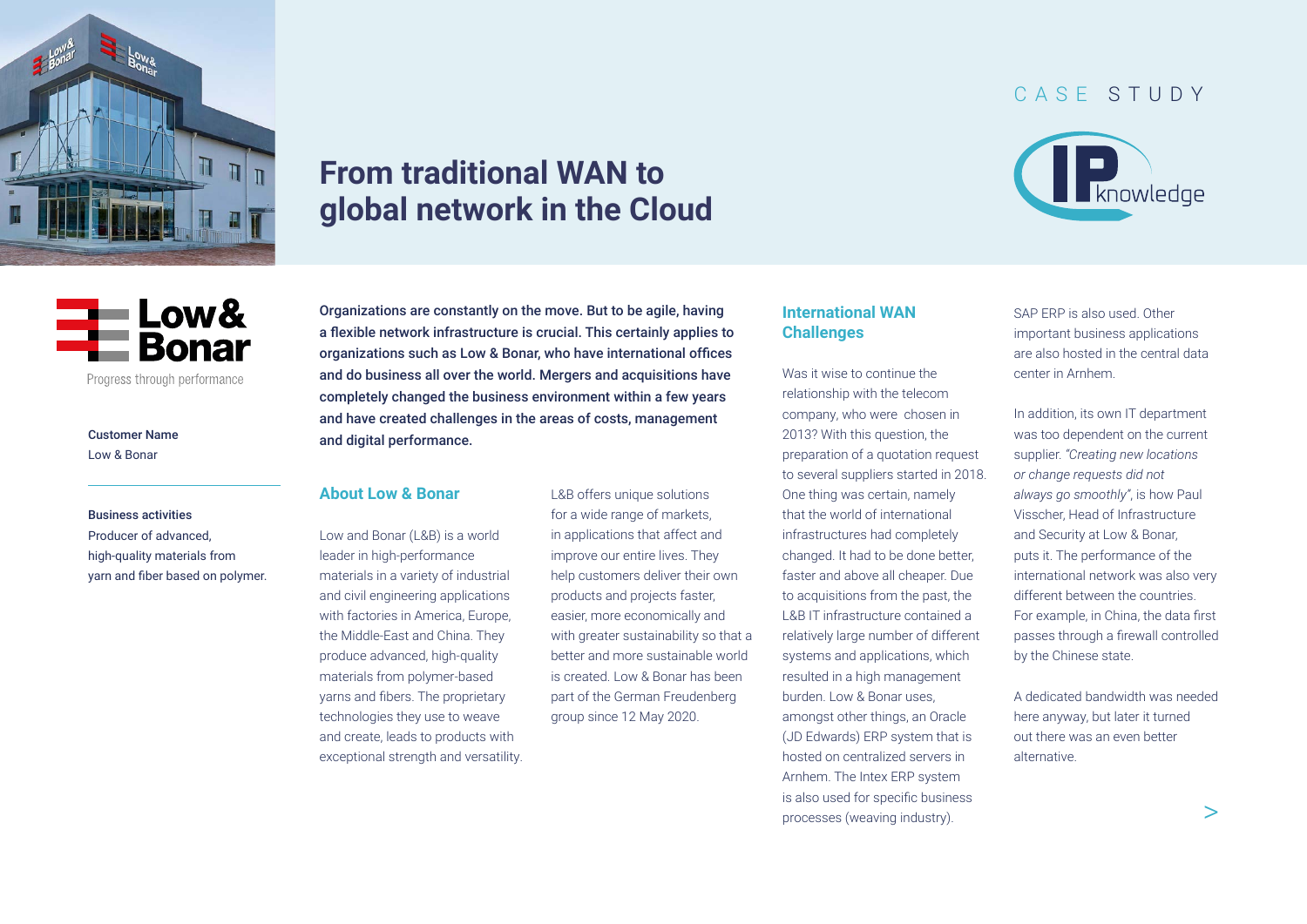

# From traditional WAN to global network in the Cloud



Progress through performance

Customer Name Low & Bonar

Business activities Producer of advanced, high-quality materials from yarn and fiber based on polymer.

### **Making choices for the right solution**

It soon became clear that this time it was not about simply renewing the MPLS network of the telecom provider. Partly due to the new possibilities of SD-WAN technology, there suddenly appeared to be many options. MPLS, Internet and even wireless (4G) connections in combination with various SD-WAN technologies.

For Paul Visscher there was something else that was important, namely the 'co-managed' model offered by IPknowledge. As a result, the control and direction of the WAN came primarily by himself and, without management costs. *"As a result, I literally have flexibility and scalability in control, which is better for us than a fully managed environment of a traditional CSP,*

*Communication Service Provider or Telco"*, he explains.

## **The solution provided**

IPknowledge offered two alternatives in terms of technology. First of all, a 'standard' edge SD-WAN solution, Riverbed Steelconnect. This offers data transport over mainly the public Internet supplemented with dedicated capacity (point-point connections) for intercontinental data transport.

The second alternative was the solution of CATO Networks in combination with internet lines, whereby dedicated capacity is not required because the CATO service includes the use of a worldwide backbone. The latter solution was chosen, because with CATO even

*"We chose IPknowledge because they could offer more at a reduced price, but mainly because of their excellent service, greater flexibility and scalability. A small organization with great global achievements"*

Paul Visscher, Head of Infrastructure and Security

the firewalls and remote VPN access solutions can be replaced in the long term. In addition, a higher performance in China could be guaranteed over the CATO network. Finally, Paul appreciates that existing internet lines, which are still under contract, can be used for the necessary redundancy. This flexibility did not appear to exist at other parties and would have to be reinvested.

## **An unexpected user benefit of the CATO solution**

Due to the global corona outbreak, access to all ERP systems appeared to be a challenge at first because the international network was burdened in a different way.

*"Employees now click on a CATO icon that appears on the desktop and everything works with one click''*, says Paul. Within seconds, his colleagues could access all applications and continue to work from their home workplace.

## [CASE STUDY](#page-0-0)